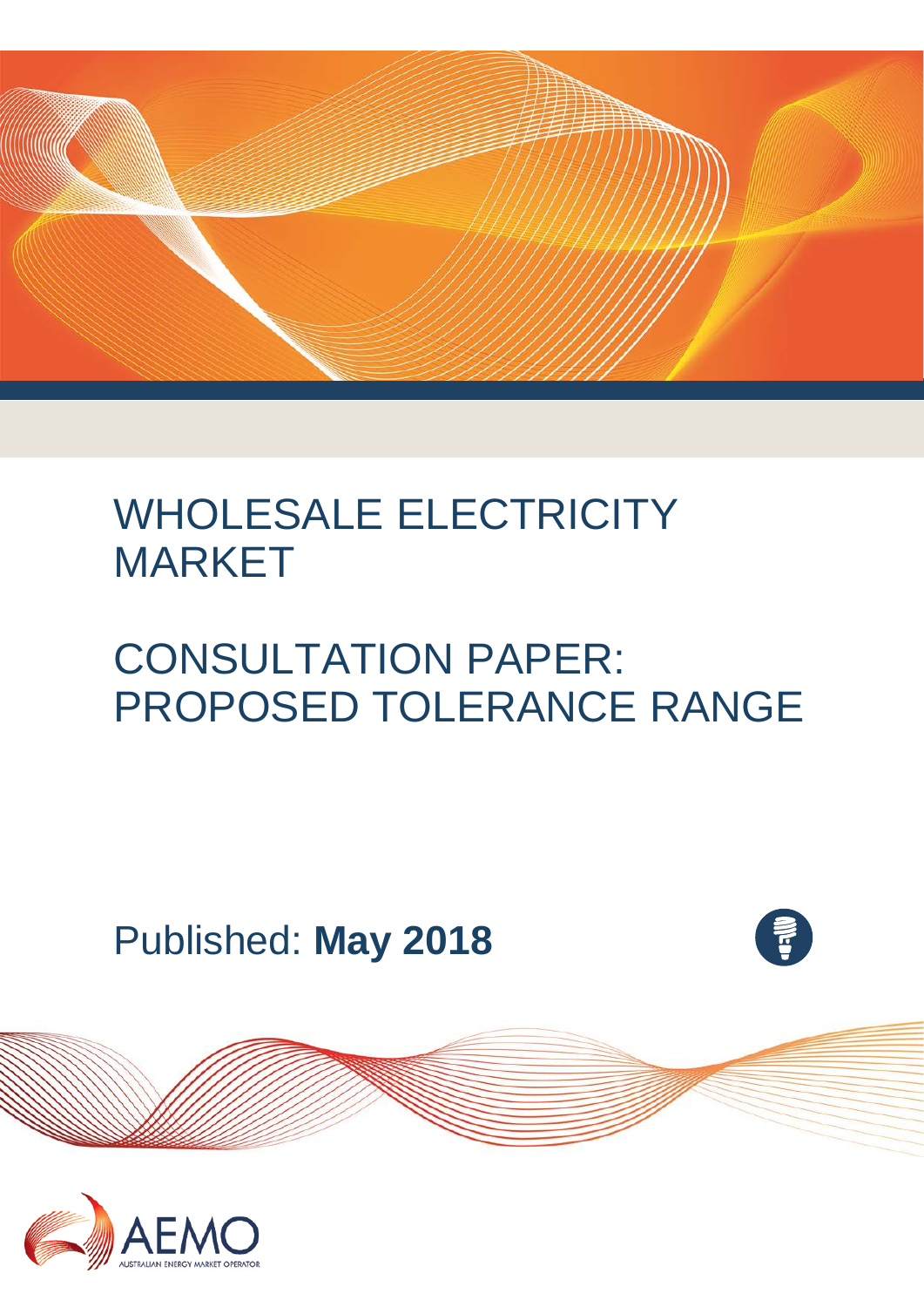



<span id="page-1-0"></span>© 2019 Australian Energy Market Operator Limited. The material in this publication may be used in accordance with the [copyright permissions on AEMO's website.](http://aemo.com.au/Privacy_and_Legal_Notices/Copyright_Permissions_Notice)

Australian Energy Market Operator Ltd ABN 94 072 010 327 [www.aemo.com.au](http://www.aemo.com.au/) [info@aemo.com.au](mailto:info@aemo.com.au)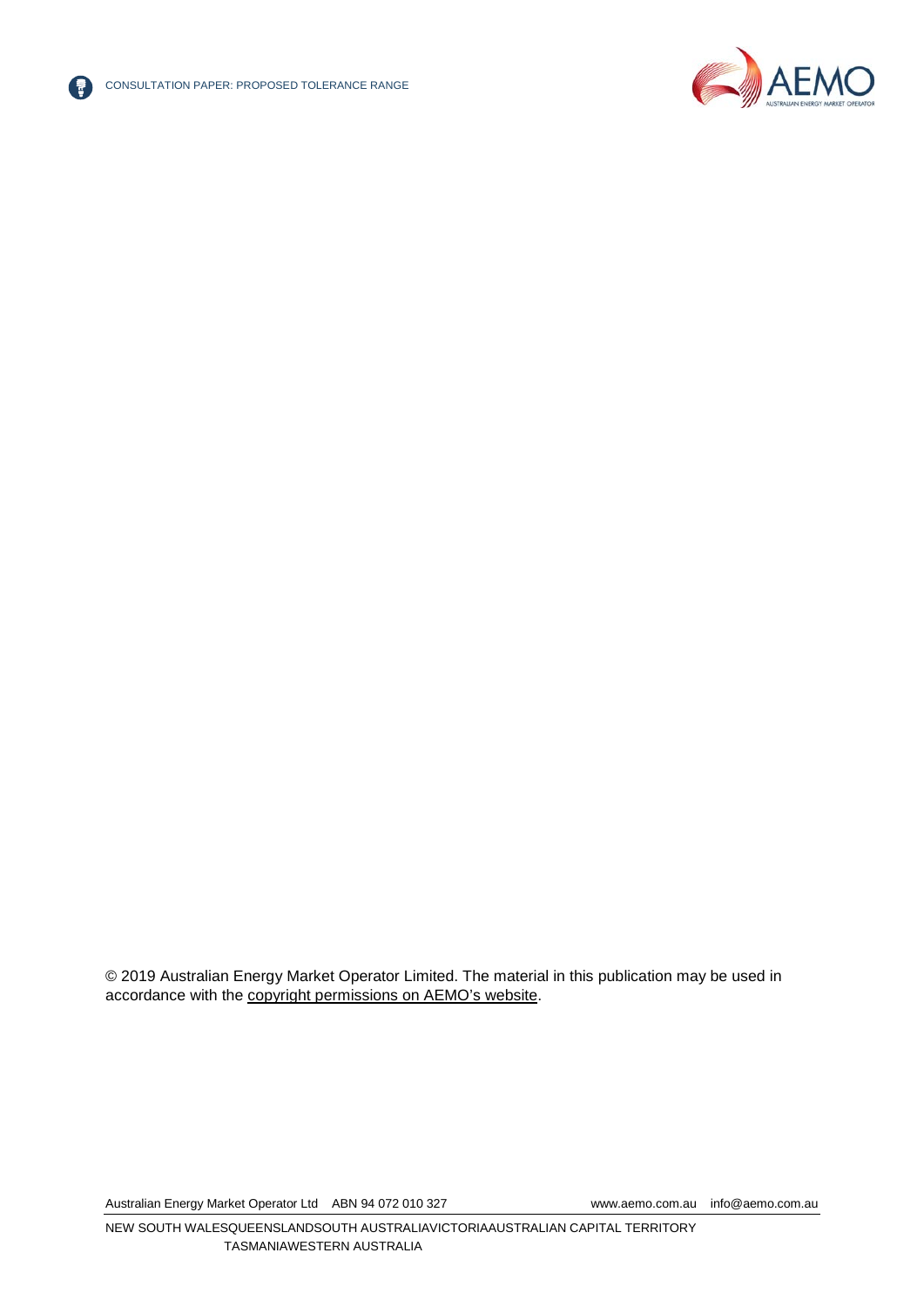

# EXECUTIVE SUMMARY

The publication of this consultation paper and accompanying call for submissions commences the consultation process conducted by AEMO to consider a proposed Tolerance Range under the Wholesale Electricity Market Rules (WEM Rules). As a consequence of the proposed Tolerance Range, AEMO intends not to renew any existing Facility Tolerance Ranges.

The proposed Tolerance Range is required by clauses 2.13.6D, 2.13.6E, and 2.13.6G of the WEM Rules, which require AEMO to review the Tolerance Range and any Facility Tolerance Ranges at least annually, and vary the Tolerance Range and any Facility Tolerance Ranges following this review, if required.

The consultation documents, including this paper, are available at:

[http://www.aemo.com.au/Stakeholder-Consultation/Consultations/TR\\_2018\\_01.](http://www.aemo.com.au/Stakeholder-Consultation/Consultations/TR_2018_01)

AEMO invites Rule Participants and other interested parties to submit written responses on the proposed Tolerance Range and intention not to renew any existing Facility Tolerance Ranges by 5.00 pm Australian Western Standard Time (AWST) on 8 June 2018, in accordance with the call for submissions published with this consultation paper.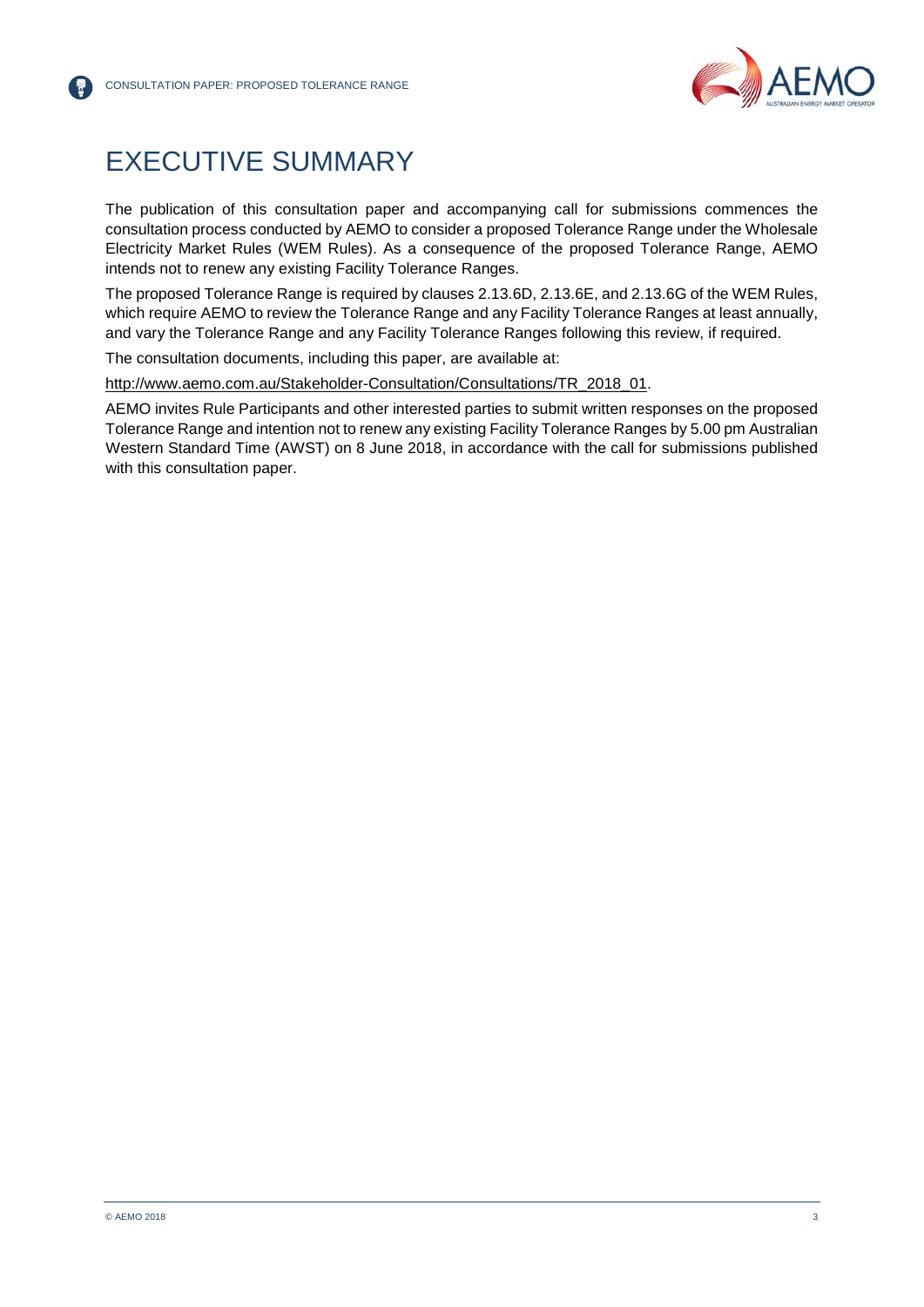

# **CONTENTS**

| <b>EXECUTIVE SUMMARY</b> |                                                    | 3 |
|--------------------------|----------------------------------------------------|---|
| $\mathbf{1}$ .           | <b>CONSULTATION PAPER</b>                          | 5 |
| 2.                       | <b>BACKGROUND</b>                                  | 6 |
| 2.1                      | Context for this consultation                      | 6 |
| 3.                       | <b>PROPOSED TOLERANCE RANGE</b>                    | 6 |
| 3.1                      | Detail of the annual review of the Tolerance Range | 6 |
| 3.2                      | <b>Proposed Tolerance Range</b>                    | 7 |
| 4.                       | <b>FACILITY TOLERANCE RANGES</b>                   | 8 |
| 5.                       | <b>CONSULTATION PROCESS</b>                        | 8 |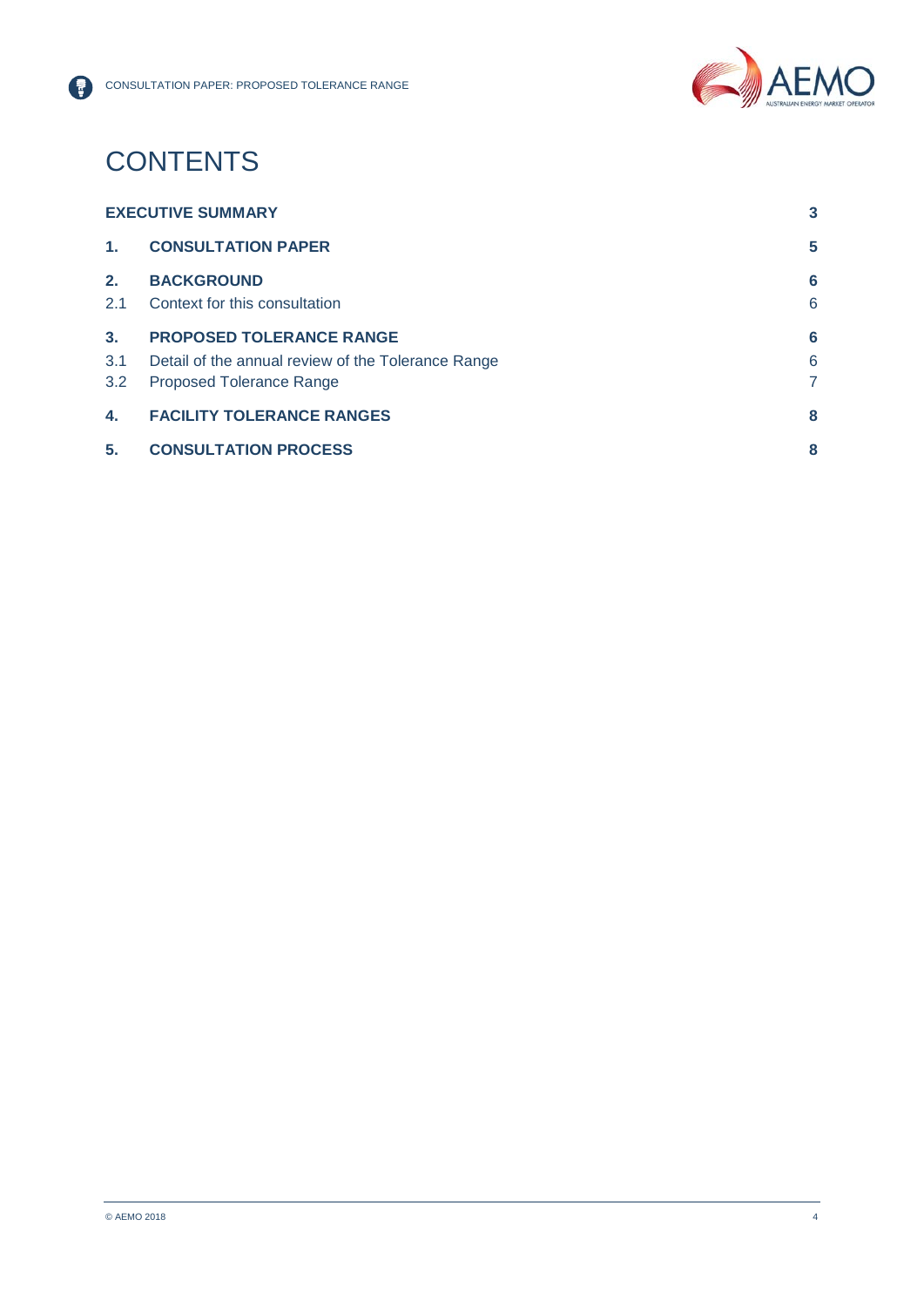

# <span id="page-4-0"></span>1. CONSULTATION PAPER

Clause 2.13 of the WEM Rules outlines the requirements for WEM Rule compliance monitoring and enforcement with respect to the Tolerance Range and any Facility Tolerance Ranges.

Clause 2.13.6A requires AEMO to report any alleged breaches of the provisions of the WEM Rules referred to in clause 2.13.9, or of the Power System Operation Procedures (PSOP), to the Economic Regulation Authority in accordance with the Monitoring and Reporting Protocol developed by AEMO.

Clause 2.13.6G of the WEM Rules provides that:

*System Management must review the Tolerance Range and any Facility Tolerance Ranges at least annually. System Management may vary the Tolerance Range and any Facility Tolerance Ranges following this review.*

Clause 2.13.6D of the WEM Rules provides that:

*System Management may determine the Tolerance Range to apply to all Facilities for the purpose of System Management's reporting of alleged breaches of clause 7.10.1 and section 3.21 to the Economic Regulation Authority under clause 2.13.6A. When determining the appropriate Tolerance Range to apply for all Market Participants, System Management must:*

*(a) consult with Rule Participants prior to setting the Tolerance Range; and*

*(b) publish on the Market Web Site at least 14 Business Days prior to the date from which change to the Tolerance Range becomes effective, the following:*

- *i. all submissions received from Rule Participants;*
- *ii. the Tolerance Range; and*
- *iii. an effective date for the commencement of the Tolerance Range.*

Clause 2.13.6E of the WEM Rules provides that:

*System Management may determine a Facility Tolerance Range to apply to a specific generation Facility. A Facility Tolerance Range will apply for a specific generation Facility in place of the Tolerance Range determined under clause 2.13.6D. When determining the Facility Tolerance Range to apply for the specific generation Facility, System Management must:* 

- *(a) consult with Market Participants prior to setting the Facility Tolerance Range; and*
- *(b) publish on the Market Web Site at least 14 Business Days prior to the date from which any changes to the Facility Tolerance Range become effective the following:* 
	- *i. the reasons for System Management's decision;*
	- *ii. any submissions received from Market Participants;*
	- *iii. the applicable Facility Tolerance Range; and*
	- *iv. an effective date for the commencement of the applicable Facility Tolerance Range.*

AEMO may initiate the consultation process in respect of the Tolerance Range or any Facility Tolerance Range by developing a consultation paper. Rule Participants may notify AEMO if they consider that the Tolerance Range needs to be amended or replaced.

AEMO has published this consultation paper in accordance with clauses 2.13.6D and 2.13.6E of the WEM Rules.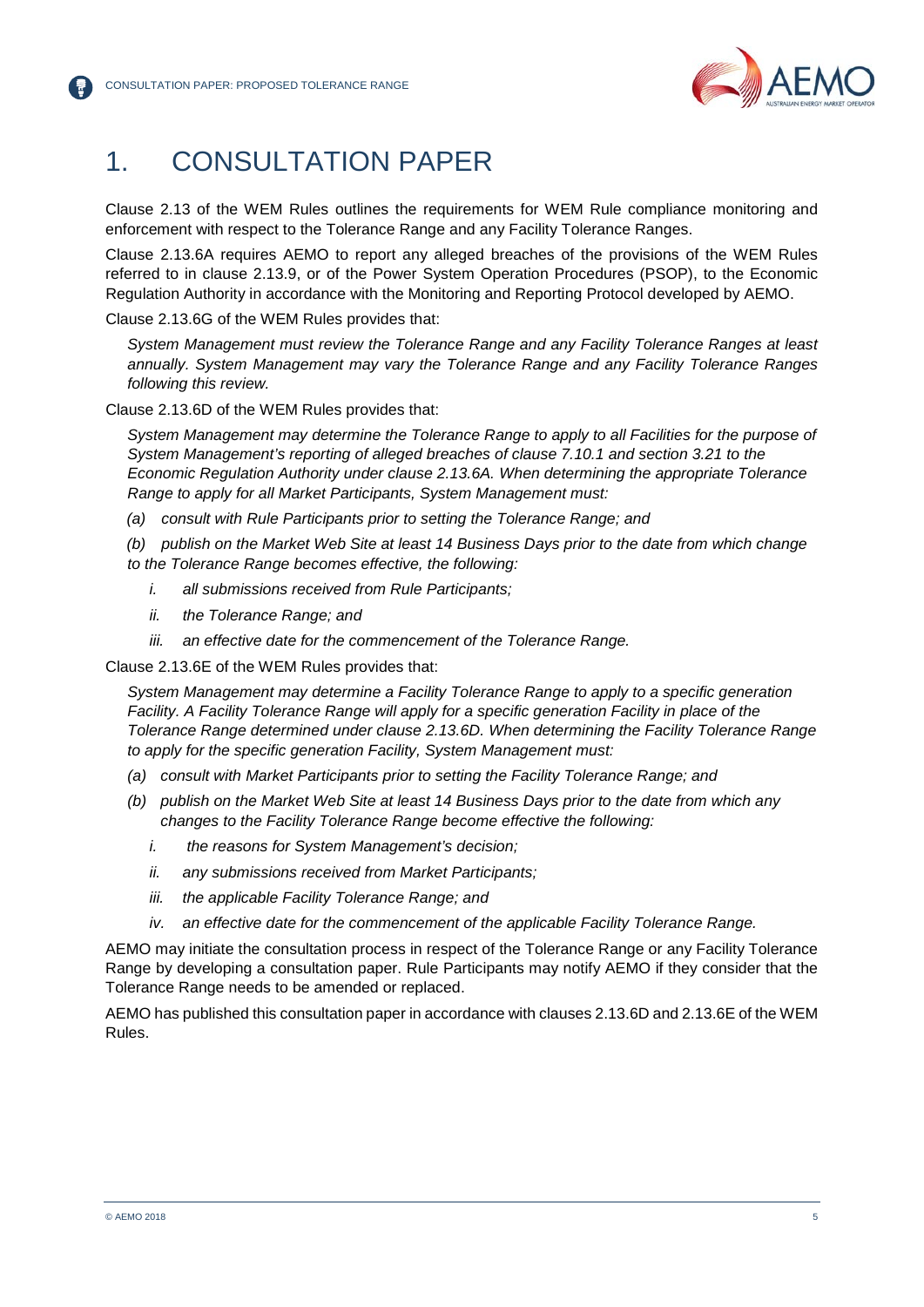

AEMO's indicative timeline for this consultation is outlined below. Dates may be adjusted depending on the number and complexity of issues raised in submissions and any meetings with Rule Participants.

| <b>Process Stage</b>                                                       | Indicative date |
|----------------------------------------------------------------------------|-----------------|
| <b>Consultation paper published</b>                                        | 11 May 2018     |
| Submissions due on consultation paper                                      | 8 June 2018     |
| Determination paper published                                              | 26 June 2018    |
| Proposed commencement of new Tolerance Range and Facility Tolerance Ranges | 16 July 2018    |

The submissions due date has been set commensurate with the corresponding timeframe for the Procedure Change Process detailed in clause 2.10.2A of the WEM Rules. Prior to the submissions due date, Rule Participants may request a meeting with AEMO to discuss the issues and proposed changes raised in this consultation paper.

## <span id="page-5-0"></span>2. BACKGROUND

### <span id="page-5-1"></span>**2.1 Context for this consultation**

AEMO derived the current Tolerance Range from monitoring methodologies used in the National Electricity Market (NEM). This year, AEMO has reviewed the Tolerance Range in line with:

- 1. changing conditions in the South West Interconnected system (SWIS);
- 2. objectives set out in the Power System Operation Procedure: Tolerance Ranges<sup>[1](#page-5-4)</sup>; and
- <span id="page-5-2"></span>3. application to all Facilities as required by clause 2.13.6D of the WEM Rules.

## 3. PROPOSED TOLERANCE RANGE

### <span id="page-5-3"></span>**3.1 Detail of the annual review of the Tolerance Range**

AEMO has reviewed the Tolerance Range in line with the objectives set out in the Power System Operation Procedure: Tolerance Ranges, and has evaluated the Tolerance Range having regard to:

- (a) the degree of compliance with Dispatch Instructions and Operating Instructions that is required to ensure the SWIS operates in a secure and reliable manner;
- (b) the degree of costs imposed on Market Participants as a result of AEMO's monitoring of compliance with Dispatch Instructions and Operating Instructions; and
- (c) the degree of operational impost on Market Participants for non-significant deviations.
- The outcome of AEMO's review is:
	- 1. the existing formula remains, in general, appropriate to the SWIS;
	- 2. the formula is applicable to Scheduled Generators;

<span id="page-5-4"></span>This Procedure is located at [https://www.aemo.com.au/-](https://www.aemo.com.au/-/media/Files/Stakeholder_Consultation/Consultations/WA_WEM_Consultation_Documents/2018/AEPC_2018_02/Final/PSOP-Tolerance-Ranges-clean.pdf) [/media/Files/Stakeholder\\_Consultation/Consultations/WA\\_WEM\\_Consultation\\_Documents/2018/AEPC\\_2018\\_02/Final/PSOP-Tolerance-](https://www.aemo.com.au/-/media/Files/Stakeholder_Consultation/Consultations/WA_WEM_Consultation_Documents/2018/AEPC_2018_02/Final/PSOP-Tolerance-Ranges-clean.pdf)[Ranges-clean.pdf.](https://www.aemo.com.au/-/media/Files/Stakeholder_Consultation/Consultations/WA_WEM_Consultation_Documents/2018/AEPC_2018_02/Final/PSOP-Tolerance-Ranges-clean.pdf)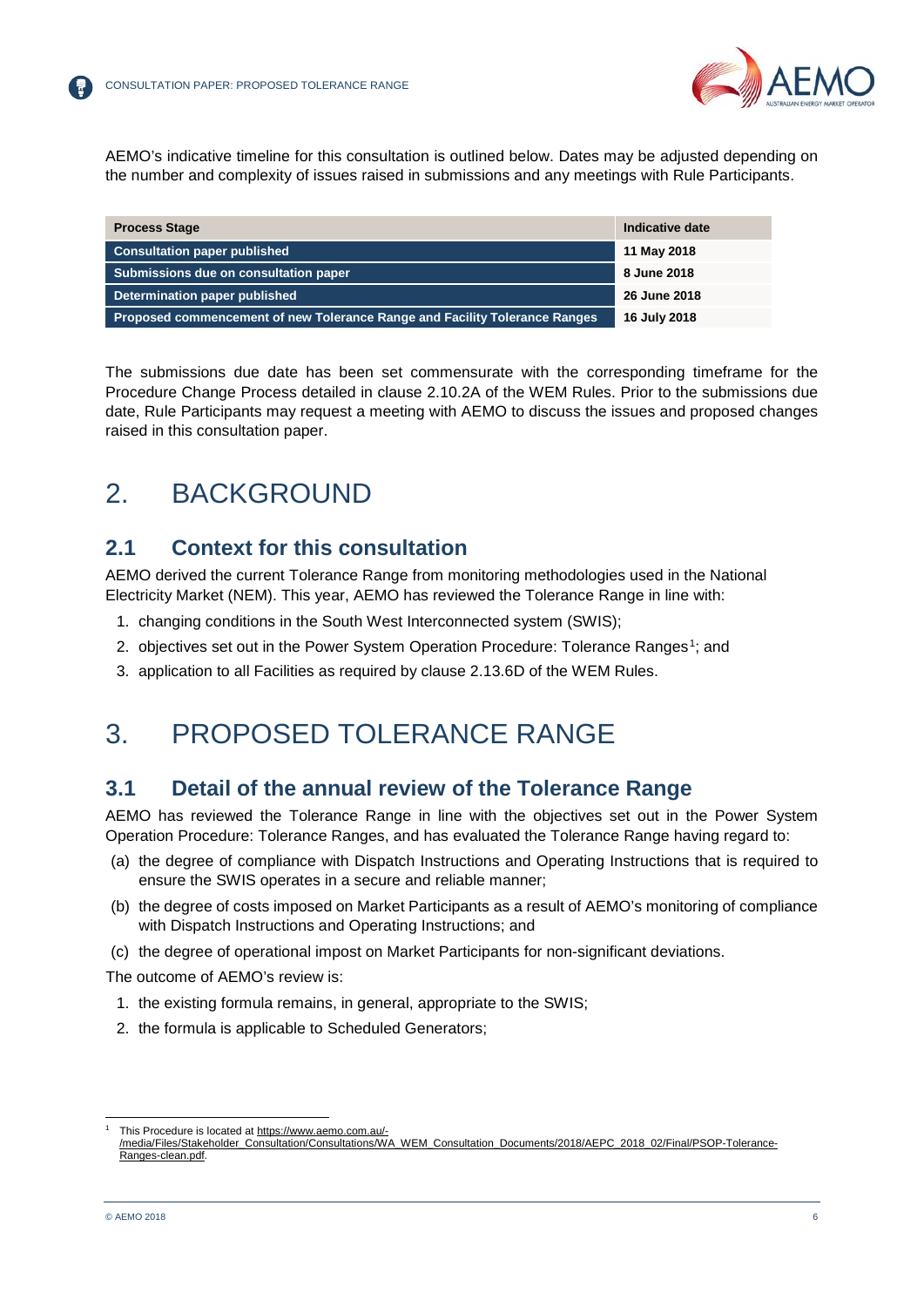

- 3. the formula is applicable to Non-Scheduled Generators with some modification. Specifically, as Dispatch Instructions to Non-Scheduled Generators require those Facilities to operate below a given level, the Tolerance Range should only apply above that level. In addition:
	- (a) the WEM Rules only specify a ramp-down rate for Non-Scheduled Generators (for Standing Data purposes) **[Appendix 1(e)(iii)]**, the rate of change value in the formula should not apply.
	- (b) Non-Scheduled Generators are electronically controlled, and their controllability is independent to their size, and as such the Nameplate Capacity value in the formula should not apply.
- 4. in applying the formula to Non-Scheduled Generators, AEMO intends not to renew any existing Facility Tolerance Ranges;
- 5. the formula principles are applicable to Demand Side Programmes in a similar form as to Non-Scheduled Generators. Specifically, as Dispatch Instructions to Demand Side Programmes require the Facility to reduce consumption by at least a given amount, the Tolerance Range should only apply to a reduction less than that required, and the Tolerance Range should relate to the maximum amount of load able to be curtailed. In addition, the rate of change value in the formula should not apply; and
- 6. all other Facility Classes do not require a Tolerance Range greater than zero.

### <span id="page-6-0"></span>**3.2 Proposed Tolerance Range**

AEMO proposes the following Tolerance Range:

(a) For Scheduled Generators, the Tolerance Range will be:

TR (MW) = (+/-) MAX (6, MIN [5% NPC, 4\*RR])

Where:

- *NPC* is the nameplate capacity of the Scheduled Generator, expressed in MW, using the value set in Standing Data **[Appendix 1(b)(ii)]**; and
- *RR* is the ramp rate of the Scheduled Generator, expressed in MW/min, using the value set in Standing Data **[Appendix 1(b)(v)]**.
- <span id="page-6-1"></span>(b) For Non-Scheduled Generators, the Tolerance Range will be:

 $TR (MW) = (+) 6$ 

(c) For Demand Side Programmes, the Tolerance Range will be:

 $TR$  (MW) = (+) MAX (6, 5% MCL)

Where:

• *MCL* is the maximum amount of load that can be curtailed by the Demand Side Programme, expressed in MW, using the value set in Standing Data **[Appendix 1(h)(iii)]**.

(d) For all other Facilities:

$$
TR (MW) = 0
$$